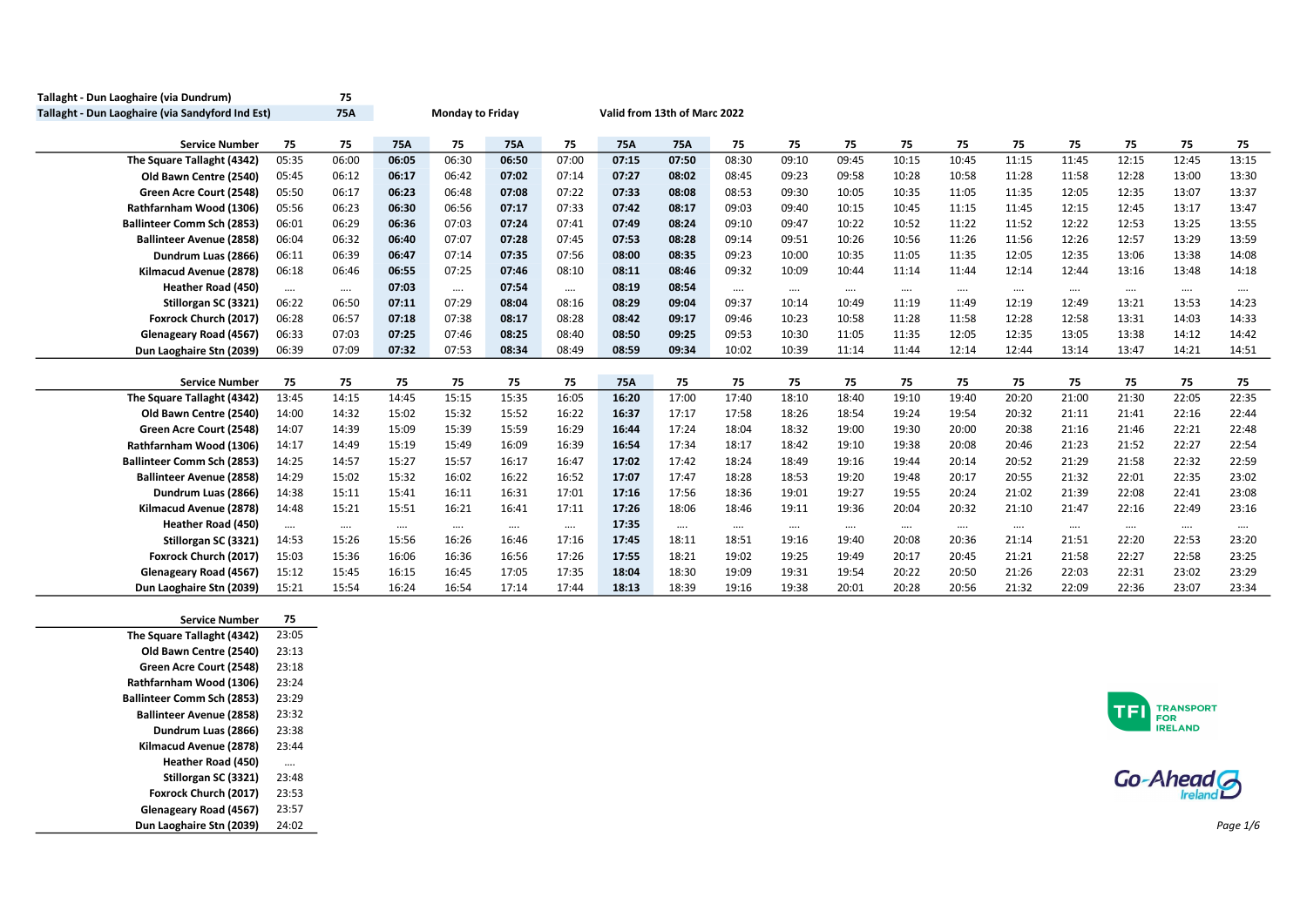| Dun Laoghaire - Tallaght (via Dundrum)           |          | 75         |                                                  |          |            |          |          |          |          |          |            |          |          |          |          |            |                  |          |
|--------------------------------------------------|----------|------------|--------------------------------------------------|----------|------------|----------|----------|----------|----------|----------|------------|----------|----------|----------|----------|------------|------------------|----------|
| Dun Laoghaire - Tallaght (via Sandyford Ind Est) |          | <b>75A</b> | Monday to Friday<br>Valid from 13th of Marc 2022 |          |            |          |          |          |          |          |            |          |          |          |          |            |                  |          |
|                                                  |          |            |                                                  |          |            |          |          |          |          |          |            |          |          |          |          |            |                  |          |
| <b>Service Number</b>                            | 75       | 75         | 75                                               | 75       | <b>75A</b> | 75       | 75A      | 75       | 75       | 75       | 75         | 75       | 75       | 75       | 75       | 75         | 75               | 75       |
| Dun Laoghaire Stn (2039)                         | 05:35    | 05:55      | 06:25                                            | 06:45    | 06:50      | 07:20    | 07:35    | 08:15    | 08:55    | 09:25    | 09:55      | 10:25    | 10:55    | 11:25    | 11:55    | 12:25      | 12:55            | 13:25    |
| Kill Avenue (4568)                               | 05:41    | 06:01      | 06:31                                            | 06:52    | 06:57      | 07:27    | 07:46    | 08:26    | 09:06    | 09:36    | 10:06      | 10:36    | 11:05    | 11:35    | 12:05    | 12:36      | 13:06            | 13:36    |
| Foxrock Church (2060)                            | 05:46    | 06:06      | 06:37                                            | 06:59    | 07:04      | 07:34    | 07:55    | 08:37    | 09:14    | 09:44    | 10:14      | 10:44    | 11:14    | 11:45    | 12:15    | 12:46      | 13:16            | 13:46    |
| Stillorgan SC (3322)                             | 05:50    | 06:10      | 06:43                                            | 07:06    | 07:12      | 07:42    | 08:03    | 08:47    | 09:24    | 09:54    | 10:24      | 10:54    | 11:22    | 11:53    | 12:23    | 12:55      | 13:25            | 13:55    |
| <b>Heather Road (450)</b>                        | $\cdots$ | $\cdots$   | $\cdots$                                         | $\cdots$ | 07:22      | $\cdots$ | 08:16    | $\cdots$ | $\cdots$ | $\cdots$ | $\cdots$   | $\cdots$ | $\cdots$ | $\cdots$ | $\cdots$ | $\cdots$   | $\cdots$         | $\cdots$ |
| Marsham Court (7393)                             | 05:52    | 06:12      | 06:45                                            | 07:09    | 07:27      | 07:46    | 08:22    | 08:54    | 09:28    | 09:58    | 10:28      | 10:58    | 11:26    | 11:57    | 12:27    | 12:59      | 13:29            | 13:59    |
| The Rise (4397)                                  | 06:03    | 06:23      | 06:58                                            | 07:25    | 07:42      | 08:01    | 08:39    | 09:09    | 09:42    | 10:12    | 10:42      | 11:12    | 11:41    | 12:13    | 12:43    | 13:15      | 13:45            | 14:15    |
| <b>Ballinteer Comm Sch (2852)</b>                | 06:06    | 06:26      | 07:01                                            | 07:29    | 07:46      | 08:05    | 08:44    | 09:13    | 09:46    | 10:16    | 10:46      | 11:16    | 11:45    | 12:17    | 12:47    | 13:19      | 13:49            | 14:19    |
| St Mary's School (1329)                          | 06:12    | 06:32      | 07:09                                            | 07:38    | 07:56      | 08:15    | 08:55    | 09:22    | 09:54    | 10:24    | 10:54      | 11:24    | 11:53    | 12:26    | 12:56    | 13:27      | 13:57            | 14:27    |
| Green Acre Court (2517)                          | 06:18    | 06:38      | 07:16                                            | 07:47    | 08:06      | 08:25    | 09:04    | 09:30    | 10:02    | 10:32    | 11:02      | 11:32    | 12:02    | 12:35    | 13:05    | 13:36      | 14:06            | 14:36    |
| Old Bawn Centre (2532)                           | 06:24    | 06:44      | 07:23                                            | 07:58    | 08:18      | 08:37    | 09:13    | 09:39    | 10:10    | 10:40    | 11:10      | 11:40    | 12:11    | 12:44    | 13:14    | 13:45      | 14:15            | 14:45    |
| Village Green (2617)                             | 06:28    | 06:48      | 07:27                                            | 08:04    | 08:26      | 08:45    | 09:18    | 09:44    | 10:15    | 10:45    | 11:15      | 11:45    | 12:17    | 12:49    | 13:19    | 13:50      | 14:20            | 14:50    |
| <b>Belgard Square South (7181)</b>               | 06:35    | 06:55      | 07:35                                            | 08:13    | 08:35      | 08:54    | 09:27    | 09:54    | 10:25    | 10:55    | 11:25      | 11:55    | 12:27    | 12:59    | 13:29    | 14:00      | 14:30            | 15:00    |
| <b>Service Number</b>                            | 75       | 75         | 75                                               | 75       | 75         | 75       | 75A      | 75       | 75       | 75A      | <b>75A</b> | 75       | 75       | 75       | 75       | 75         | 75               | 75       |
| Dun Laoghaire Stn (2039)                         | 13:55    | 14:25      | 14:55                                            | 15:25    | 15:55      | 16:25    | $\cdots$ | 16:55    | 17:25    | $\cdots$ | 18:00      | 18:25    | 18:55    | 19:30    | 20:05    | 20:35      | 21:10            | 21:45    |
| Kill Avenue (4568)                               | 14:06    | 14:36      | 15:06                                            | 15:36    | 16:06      | 16:37    | $\cdots$ | 17:07    | 17:37    | $\cdots$ | 18:12      | 18:35    | 19:05    | 19:40    | 20:14    | 20:43      | 21:18            | 21:52    |
| Foxrock Church (2060)                            | 14:16    | 14:46      | 15:16                                            | 15:46    | 16:16      | 16:47    | $\cdots$ | 17:17    | 17:47    | $\cdots$ | 18:21      | 18:44    | 19:13    | 19:47    | 20:21    | 20:50      | 21:24            | 21:57    |
| Stillorgan SC (3322)                             | 14:25    | 14:55      | 15:25                                            | 15:55    | 16:25      | 16:56    | 16:58    | 17:26    | 17:56    | 18:00    | 18:30      | 18:53    | 19:21    | 19:54    | 20:28    | 20:56      | 21:30            | 22:03    |
| <b>Heather Road (450)</b>                        | $\cdots$ | $\cdots$   | $\cdots$                                         | $\cdots$ | $\cdots$   | $\cdots$ | 17:08    | $\cdots$ | $\cdots$ | 18:14    | 18:40      | $\cdots$ | $\cdots$ | $\cdots$ | $\cdots$ | $\cdots$   | $\cdots$         | $\cdots$ |
| Marsham Court (7393)                             | 14:29    | 14:59      | 15:29                                            | 15:59    | 16:29      | 17:00    | 17:15    | 17:30    | 18:00    | 18:20    | 18:46      | 18:57    | 19:24    | 19:57    | 20:31    | 20:59      | 21:33            | 22:06    |
| The Rise (4397)                                  | 14:45    | 15:15      | 15:45                                            | 16:15    | 16:45      | 17:17    | 17:32    | 17:47    | 18:17    | 18:37    | 19:02      | 19:13    | 19:39    | 20:12    | 20:45    | 21:13      | 21:46            | 22:18    |
| <b>Ballinteer Comm Sch (2852)</b>                | 14:49    | 15:19      | 15:49                                            | 16:19    | 16:49      | 17:21    | 17:36    | 17:51    | 18:21    | 18:41    | 19:06      | 19:17    | 19:43    | 20:16    | 20:48    | 21:16      | 21:49            | 22:21    |
| St Mary's School (1329)                          | 14:58    | 15:29      | 15:59                                            | 16:29    | 16:59      | 17:31    | 17:46    | 18:00    | 18:30    | 18:51    | 19:15      | 19:25    | 19:51    | 20:24    | 20:55    | 21:23      | 21:56            | 22:27    |
| Green Acre Court (2517)                          | 15:07    | 15:39      | 16:12                                            | 16:42    | 17:12      | 17:45    | 18:00    | 18:11    | 18:41    | 19:02    | 19:23      | 19:33    | 19:59    | 20:32    | 21:02    | 21:30      | 22:03            | 22:33    |
| Old Bawn Centre (2532)                           | 15:17    | 15:49      | 16:23                                            | 16:53    | 17:23      | 17:55    | 18:10    | 18:21    | 18:51    | 19:12    | 19:33      | 19:43    | 20:09    | 20:39    | 21:09    | 21:37      | 22:10            | 22:39    |
| Village Green (2617)                             | 15:22    | 15:54      | 16:28                                            | 16:58    | 17:28      | 18:00    | 18:15    | 18:25    | 18:55    | 19:17    | 19:37      | 19:47    | 20:13    | 20:43    | 21:13    | 21:41      | 22:14            | 22:43    |
| <b>Belgard Square South (7181)</b>               | 15:32    | 16:04      | 16:38                                            | 17:08    | 17:38      | 18:10    | 18:25    | 18:35    | 19:05    | 19:27    | 19:46      | 19:56    | 20:22    | 20:51    | 21:21    | 21:49      | 22:22            | 22:51    |
|                                                  |          |            |                                                  |          |            |          |          |          |          |          |            |          |          |          |          |            |                  |          |
| <b>Service Number</b>                            | 75       | 75         | 75                                               |          |            |          |          |          |          |          |            |          |          |          |          |            |                  |          |
| Dun Laoghaire Stn (2039)                         | 22:20    | 22:50      | 23:20                                            |          |            |          |          |          |          |          |            |          |          |          |          |            |                  |          |
| Kill Avenue (4568)                               | 22:27    | 22:55      | 23:25                                            |          |            |          |          |          |          |          |            |          |          |          |          |            |                  |          |
| Foxrock Church (2060)                            | 22:32    | 23:00      | 23:30                                            |          |            |          |          |          |          |          |            |          |          |          |          |            |                  |          |
| Stillorgan SC (3322)                             | 22:38    | 23:05      | 23:35                                            |          |            |          |          |          |          |          |            |          |          |          |          |            |                  |          |
| <b>Heather Road (450)</b>                        | $\cdots$ | $\cdots$   | $\cdots$                                         |          |            |          |          |          |          |          |            |          |          |          |          |            |                  |          |
| Marsham Court (7393)                             | 22:41    | 23:08      | 23:37                                            |          |            |          |          |          |          |          |            |          |          |          |          | TFI        | <b>TRANSPORT</b> |          |
| The Rise (4397)                                  | 22:52    | 23:19      | 23:47                                            |          |            |          |          |          |          |          |            |          |          |          |          |            | FOR<br>IRELAND   |          |
| <b>Ballinteer Comm Sch (2852)</b>                | 22:55    | 23:22      | 23:50                                            |          |            |          |          |          |          |          |            |          |          |          |          |            |                  |          |
| St Mary's School (1329)                          | 23:01    | 23:28      | 23:56                                            |          |            |          |          |          |          |          |            |          |          |          |          | Go-Ahead G |                  |          |
| Green Acre Court (2517)                          | 23:07    | 23:34      | 24:02                                            |          |            |          |          |          |          |          |            |          |          |          |          |            |                  |          |
| Old Bawn Centre (2532)                           | 23:13    | 23:40      | 24:08                                            |          |            |          |          |          |          |          |            |          |          |          |          |            |                  |          |
| Village Green (2617)                             | 23:17    | 23:43      | 24:11                                            |          |            |          |          |          |          |          |            |          |          |          |          |            |                  |          |
| Belgard Square South (7181)                      | 23:24    | 23:50      | 24:17                                            |          |            |          |          |          |          |          |            |          |          |          |          |            |                  | Page 2/6 |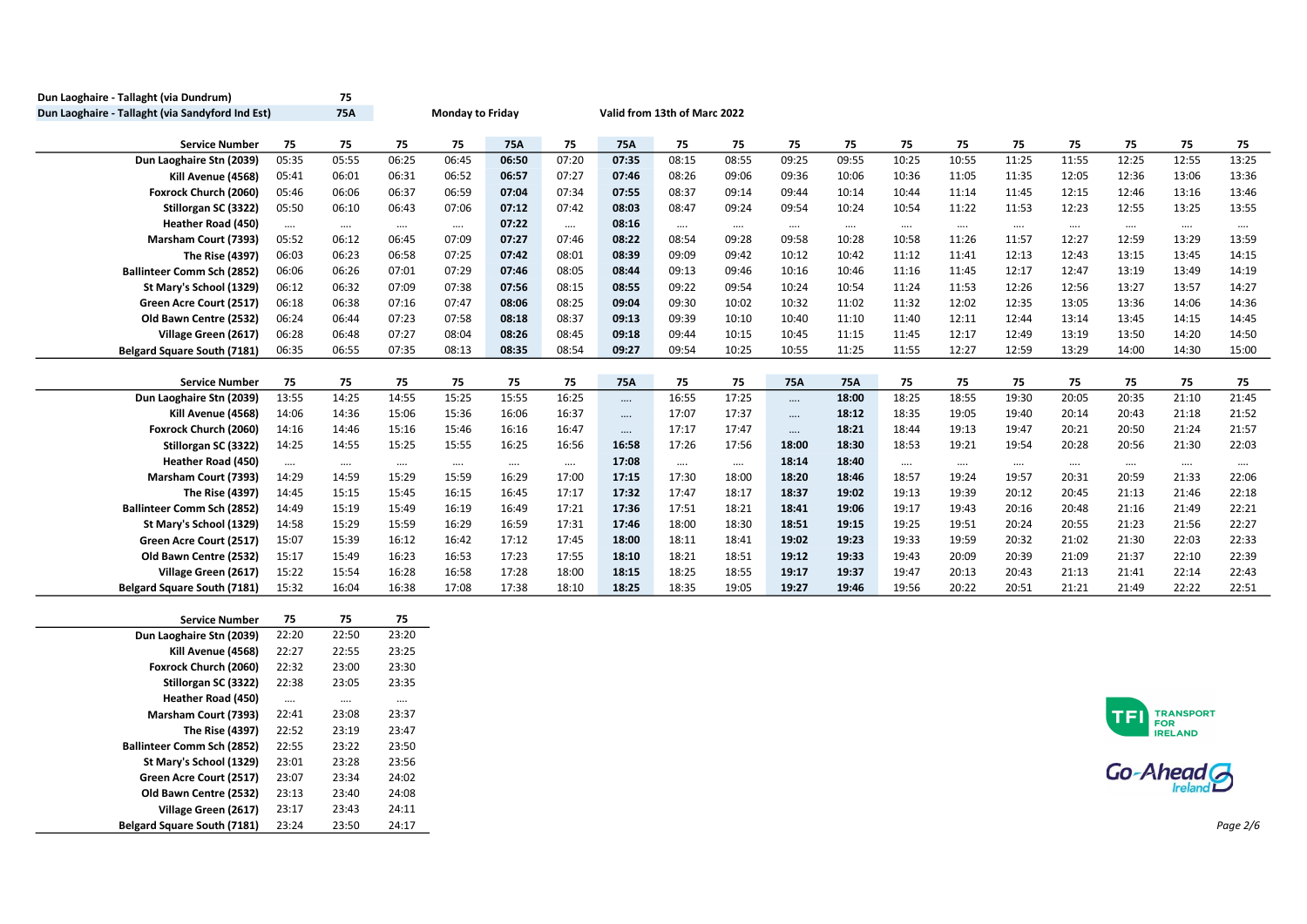| Tallaght - Dun Laoghaire (via Dundrum)                               |                   | 75                |                |                   |                   |                   |                   |                              |                   |                   |                   |                   |                   |                   |                   |                   |          |          |
|----------------------------------------------------------------------|-------------------|-------------------|----------------|-------------------|-------------------|-------------------|-------------------|------------------------------|-------------------|-------------------|-------------------|-------------------|-------------------|-------------------|-------------------|-------------------|----------|----------|
| Tallaght - Dun Laoghaire (via Sandyford Ind Est)                     |                   | 75A               |                | Saturday          |                   |                   |                   | Valid from 13th of Marc 2022 |                   |                   |                   |                   |                   |                   |                   |                   |          |          |
| <b>Service Number</b>                                                | <b>75A</b>        | 75A               | 75             | 75                | 75                | 75                | 75                | 75                           | 75                | 75                | 75                | 75                | 75                | 75                | 75                | 75                | 75       | 75       |
| The Square Tallaght (4342)                                           | 06:30             | 07:00             | 07:40          | 08:10             | 08:40             | 09:05             | 09:35             | 09:55                        | 10:15             | 10:45             | 11:15             | 11:45             | 12:15             | 12:45             | 13:15             | 13:45             | 14:15    | 14:45    |
| Old Bawn Centre (2540)                                               | 06:40             | 07:10             | 07:50          | 08:22             | 08:53             | 09:18             | 09:48             | 10:08                        | 10:29             | 10:59             | 11:29             | 11:59             | 12:31             | 13:01             | 13:31             | 14:01             | 14:31    | 15:01    |
| Green Acre Court (2548)                                              | 06:46             | 07:16             | 07:56          | 08:28             | 08:59             | 09:24             | 09:54             | 10:14                        | 10:35             | 11:05             | 11:35             | 12:05             | 12:37             | 13:07             | 13:37             | 14:07             | 14:37    | 15:07    |
| Rathfarnham Wood (1306)                                              | 06:52             | 07:22             | 08:02          | 08:35             | 09:06             | 09:31             | 10:02             | 10:22                        | 10:44             | 11:16             | 11:46             | 12:16             | 12:48             | 13:18             | 13:48             | 14:18             | 14:48    | 15:18    |
| <b>Ballinteer Comm Sch (2853)</b>                                    | 06:58             | 07:28             | 08:08          | 08:41             | 09:12             | 09:37             | 10:09             | 10:29                        | 10:52             | 11:24             | 11:54             | 12:24             | 12:57             | 13:27             | 13:57             | 14:27             | 14:57    | 15:27    |
| <b>Ballinteer Avenue (2858)</b>                                      | 07:01             | 07:31             | 08:11          | 08:44             | 09:15             | 09:41             | 10:13             | 10:33                        | 10:57             | 11:29             | 11:59             | 12:29             | 13:02             | 13:32             | 14:02             | 14:32             | 15:02    | 15:32    |
| Dundrum Luas (2866)                                                  | 07:06             | 07:36             | 08:18          | 08:51             | 09:22             | 09:49             | 10:21             | 10:41                        | 11:05             | 11:37             | 12:07             | 12:37             | 13:13             | 13:43             | 14:13             | 14:43             | 15:13    | 15:43    |
| Kilmacud Avenue (2878)                                               | 07:13             | 07:43             | 08:26          | 08:59             | 09:30             | 09:59             | 10:31             | 10:51                        | 11:15             | 11:47             | 12:17             | 12:47             | 13:23             | 13:53             | 14:23             | 14:53             | 15:23    | 15:53    |
| Heather Road (450)                                                   | 07:18             | 07:48             | $\cdots$       | $\cdots$          | $\cdots$          | $\cdots$          | $\cdots$          | $\cdots$                     | $\cdots$          | $\cdots$          | $\cdots$          |                   | $\cdots$          | $\cdots$          | $\cdots$          |                   | $\cdots$ | $\cdots$ |
| Stillorgan SC (3321)                                                 | 07:25             | 07:53             | 08:30          | 09:03             | 09:34             | 10:03             | 10:35             | 10:55                        | 11:19             | 11:52             | 12:22             | 12:52             | 13:28             | 13:58             | 14:28             | 14:58             | 15:28    | 15:58    |
| Foxrock Church (2017)                                                | 07:32             | 08:00             | 08:37          | 09:10             | 09:41             | 10:10             | 10:44             | 11:04                        | 11:28             | 12:01             | 12:31             | 13:01             | 13:37             | 14:07             | 14:37             | 15:07             | 15:37    | 16:07    |
| Glenageary Road (4567)                                               | 07:37             | 08:05             | 08:42          | 09:15             | 09:47             | 10:16             | 10:50             | 11:10                        | 11:34             | 12:09             | 12:39             | 13:09             | 13:45             | 14:15             | 14:45             | 15:15             | 15:45    | 16:15    |
| Dun Laoghaire Stn (2039)                                             | 07:42             | 08:10             | 08:47          | 09:20             | 09:53             | 10:23             | 10:57             | 11:19                        | 11:43             | 12:18             | 12:48             | 13:18             | 13:54             | 14:24             | 14:54             | 15:24             | 15:54    | 16:24    |
|                                                                      |                   |                   |                |                   |                   |                   |                   |                              |                   |                   |                   |                   |                   |                   |                   |                   |          |          |
| <b>Service Number</b>                                                | 75                | 75                | 75             | 75                | 75                | 75                | 75                | 75                           | 75                | 75                | 75                | 75                | 75                | 75                | 75                | 75                |          |          |
| The Square Tallaght (4342)                                           | 15:15             | 15:45             | 16:15          | 16:45             | 17:15             | 17:45             | 18:15             | 18:45                        | 19:15             | 19:45             | 20:30             | 21:00             | 21:35             | 22:05             | 22:35             | 23:05             |          |          |
| Old Bawn Centre (2540)                                               | 15:31             | 16:01             | 16:31          | 17:01             | 17:31             | 18:01             | 18:29             | 18:59                        | 19:28             | 19:56             | 20:41             | 21:11             | 21:46             | 22:16             | 22:45             | 23:15             |          |          |
| Green Acre Court (2548)                                              | 15:37             | 16:07<br>16:18    | 16:37          | 17:07<br>17:17    | 17:37<br>17:47    | 18:07<br>18:17    | 18:35<br>18:43    | 19:05<br>19:13               | 19:34<br>19:42    | 20:02<br>20:10    | 20:47<br>20:55    | 21:17<br>21:24    | 21:52             | 22:22<br>22:28    | 22:50<br>22:56    | 23:20<br>23:26    |          |          |
| Rathfarnham Wood (1306)                                              | 15:48             |                   | 16:47          |                   |                   |                   |                   |                              |                   |                   |                   |                   | 21:58             |                   |                   |                   |          |          |
| <b>Ballinteer Comm Sch (2853)</b><br><b>Ballinteer Avenue (2858)</b> | 15:57<br>16:02    | 16:27<br>16:32    | 16:55<br>16:59 | 17:25<br>17:29    | 17:55<br>17:59    | 18:25<br>18:29    | 18:50<br>18:54    | 19:20<br>19:24               | 19:49<br>19:53    | 20:16<br>20:20    | 21:01<br>21:05    | 21:30<br>21:34    | 22:04<br>22:08    | 22:33<br>22:36    | 23:01<br>23:04    | 23:31<br>23:34    |          |          |
| Dundrum Luas (2866)                                                  | 16:13             | 16:43             | 17:08          | 17:38             | 18:08             | 18:38             | 19:03             | 19:32                        | 20:00             | 20:27             | 21:12             | 21:40             | 22:14             | 22:42             | 23:09             | 23:39             |          |          |
| Kilmacud Avenue (2878)                                               | 16:23             | 16:53             | 17:18          | 17:48             | 18:18             | 18:48             | 19:11             | 19:40                        | 20:08             | 20:35             | 21:20             | 21:47             | 22:21             | 22:49             | 23:16             | 23:46             |          |          |
| Heather Road (450)                                                   |                   |                   |                |                   |                   |                   |                   |                              |                   |                   |                   |                   |                   |                   |                   |                   |          |          |
| Stillorgan SC (3321)                                                 | $\cdots$<br>16:28 | $\cdots$<br>16:58 | <br>17:23      | $\cdots$<br>17:53 | $\cdots$<br>18:23 | $\cdots$<br>18:53 | $\cdots$<br>19:15 | $\cdots$<br>19:44            | $\cdots$<br>20:12 | $\cdots$<br>20:39 | $\cdots$<br>21:24 | $\cdots$<br>21:51 | $\cdots$<br>22:24 | $\cdots$<br>22:52 | $\cdots$<br>23:19 | $\cdots$<br>23:49 |          |          |
| Foxrock Church (2017)                                                | 16:37             | 17:07             | 17:32          | 18:02             | 18:32             | 19:02             | 19:22             | 19:51                        | 20:19             | 20:46             | 21:31             | 21:56             | 22:29             | 22:57             | 23:24             | 23:54             |          |          |
| Glenageary Road (4567)                                               | 16:45             | 17:15             | 17:40          | 18:10             | 18:40             | 19:10             | 19:29             | 19:57                        | 20:25             | 20:52             | 21:37             | 22:02             | 22:35             | 23:03             | 23:29             | 23:59             |          |          |
| Dun Laoghaire Stn (2039)                                             | 16:54             | 17:24             | 17:49          | 18:19             | 18:49             | 19:19             | 19:36             | 20:03                        | 20:31             | 20:58             | 21:43             | 22:08             | 22:41             | 23:09             | 23:35             | 24:05             |          |          |



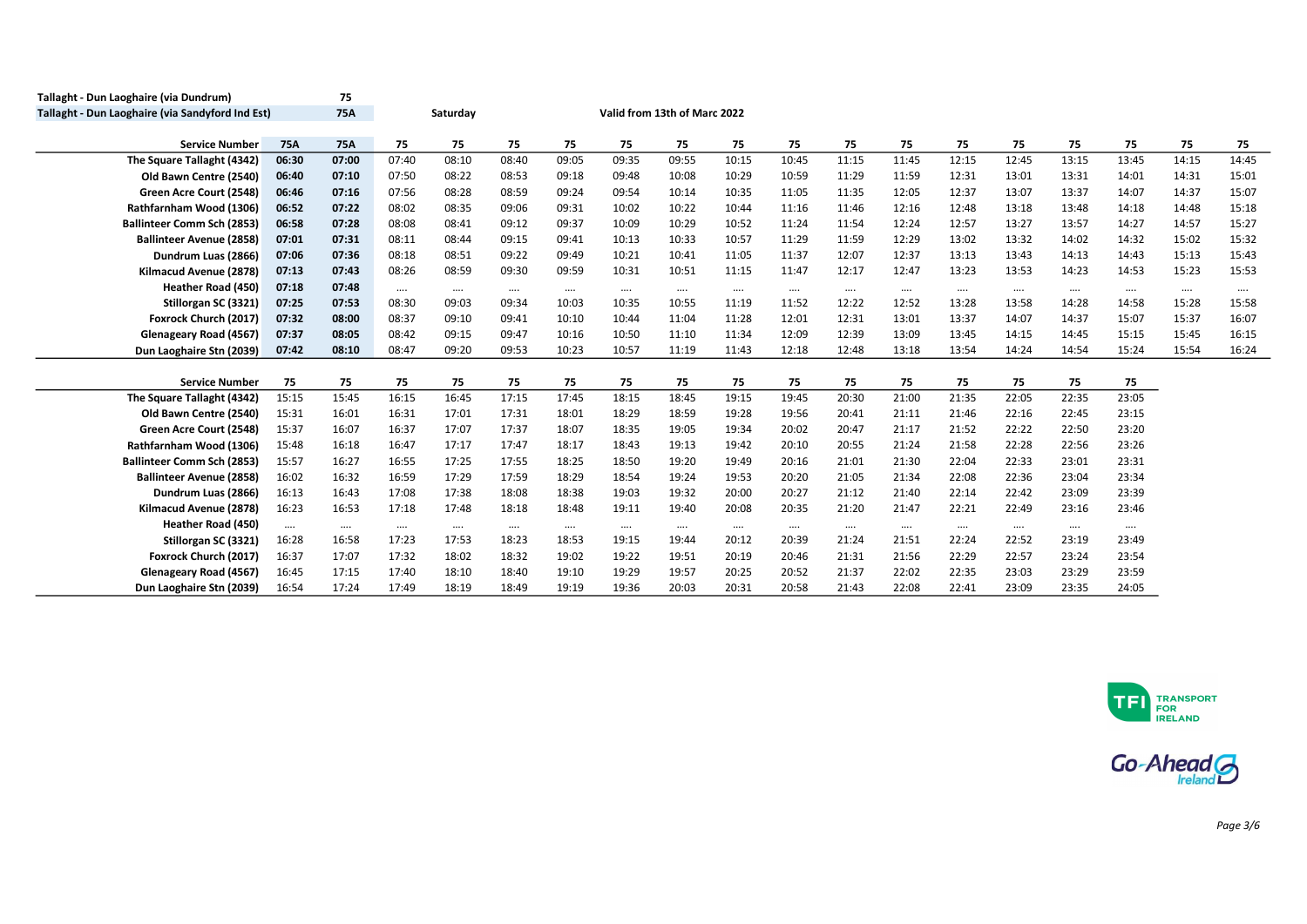| Dun Laoghaire - Tallaght (via Dundrum)           |            | 75         |            |          |          |          |          |                              |          |          |          |          |          |          |          |          |          |          |
|--------------------------------------------------|------------|------------|------------|----------|----------|----------|----------|------------------------------|----------|----------|----------|----------|----------|----------|----------|----------|----------|----------|
| Dun Laoghaire - Tallaght (via Sandyford Ind Est) |            | <b>75A</b> |            | Saturday |          |          |          | Valid from 13th of Marc 2022 |          |          |          |          |          |          |          |          |          |          |
| <b>Service Number</b>                            | <b>75A</b> | 75         | <b>75A</b> | 75       | 75       | 75       | 75       | 75                           | 75       | 75       | 75       | 75       | 75       | 75       | 75       | 75       | 75       | 75       |
| Dun Laoghaire Stn (2039)                         | 06:42      | 07:20      | 07:42      | 08:20    | 08:45    | 09:15    | 09:45    | 10:10                        | 10:35    | 11:05    | 11:25    | 11:55    | 12:25    | 12:55    | 13:25    | 13:55    | 14:25    | 14:55    |
| Kill Avenue (4568)                               | 06:48      | 07:26      | 07:48      | 08:27    | 08:53    | 09:23    | 09:53    | 10:19                        | 10:45    | 11:15    | 11:35    | 12:06    | 12:36    | 13:06    | 13:36    | 14:06    | 14:36    | 15:06    |
| Foxrock Church (2060)                            | 06:53      | 07:31      | 07:53      | 08:33    | 09:00    | 09:30    | 10:00    | 10:26                        | 10:53    | 11:23    | 11:43    | 12:14    | 12:44    | 13:14    | 13:44    | 14:14    | 14:44    | 15:14    |
| Stillorgan SC (3322)                             | 06:58      | 07:36      | 07:58      | 08:39    | 09:07    | 09:38    | 10:08    | 10:34                        | 11:02    | 11:32    | 11:52    | 12:23    | 12:53    | 13:23    | 13:53    | 14:23    | 14:53    | 15:23    |
| <b>Heather Road (450)</b>                        | 07:04      | $\cdots$   | 08:04      | $\cdots$ | $\cdots$ | $\cdots$ | $\cdots$ | $\cdots$                     | $\cdots$ | $\cdots$ | $\cdots$ | $\cdots$ | $\cdots$ | $\cdots$ | $\cdots$ | $\cdots$ | $\cdots$ | $\cdots$ |
| Marsham Court (7393)                             | 07:08      | 07:39      | 08:08      | 08:42    | 09:10    | 09:41    | 10:11    | 10:37                        | 11:07    | 11:37    | 11:57    | 12:27    | 12:57    | 13:27    | 13:57    | 14:27    | 14:57    | 15:27    |
| The Rise (4397)                                  | 07:19      | 07:50      | 08:19      | 08:54    | 09:23    | 09:54    | 10:24    | 10:50                        | 11:21    | 11:51    | 12:11    | 12:42    | 13:12    | 13:42    | 14:12    | 14:42    | 15:12    | 15:42    |
| <b>Ballinteer Comm Sch (2852)</b>                | 07:22      | 07:53      | 08:22      | 08:57    | 09:26    | 09:57    | 10:27    | 10:54                        | 11:25    | 11:55    | 12:15    | 12:46    | 13:16    | 13:46    | 14:16    | 14:46    | 15:16    | 15:46    |
| St Mary's School (1329)                          | 07:28      | 07:59      | 08:28      | 09:03    | 09:32    | 10:05    | 10:35    | 11:02                        | 11:33    | 12:03    | 12:23    | 12:55    | 13:25    | 13:55    | 14:25    | 14:55    | 15:25    | 15:55    |
| Green Acre Court (2517)                          | 07:34      | 08:05      | 08:34      | 09:09    | 09:38    | 10:12    | 10:42    | 11:09                        | 11:42    | 12:12    | 12:32    | 13:04    | 13:34    | 14:04    | 14:34    | 15:04    | 15:34    | 16:04    |
| Old Bawn Centre (2532)                           | 07:40      | 08:11      | 08:40      | 09:16    | 09:46    | 10:20    | 10:50    | 11:17                        | 11:50    | 12:20    | 12:40    | 13:13    | 13:43    | 14:13    | 14:43    | 15:13    | 15:43    | 16:13    |
| Village Green (2617)                             | 07:43      | 08:14      | 08:43      | 09:20    | 09:50    | 10:24    | 10:54    | 11:23                        | 11:55    | 12:25    | 12:45    | 13:19    | 13:49    | 14:19    | 14:49    | 15:19    | 15:49    | 16:19    |
| <b>Belgard Square South (7181)</b>               | 07:49      | 08:19      | 08:49      | 09:25    | 09:55    | 10:31    | 11:01    | 11:30                        | 12:03    | 12:33    | 12:53    | 13:27    | 13:57    | 14:27    | 14:57    | 15:27    | 15:57    | 16:27    |
|                                                  |            |            |            |          |          |          |          |                              |          |          |          |          |          |          |          |          |          |          |
| <b>Service Number</b>                            | 75         | 75         | 75         | 75       | 75       | 75       | 75       | 75                           | 75       | 75       | 75       | 75       | 75       | 75       | 75       | 75       |          |          |
| Dun Laoghaire Stn (2039)                         | 15:25      | 15:55      | 16:25      | 16:55    | 17:25    | 17:55    | 18:25    | 18:55                        | 19:30    | 20:05    | 20:40    | 21:15    | 21:45    | 22:20    | 22:50    | 23:20    |          |          |
| Kill Avenue (4568)                               | 15:36      | 16:06      | 16:36      | 17:06    | 17:36    | 18:06    | 18:36    | 19:06                        | 19:40    | 20:15    | 20:49    | 21:23    | 21:53    | 22:28    | 22:57    | 23:27    |          |          |
| Foxrock Church (2060)                            | 15:44      | 16:14      | 16:44      | 17:14    | 17:44    | 18:13    | 18:43    | 19:13                        | 19:46    | 20:21    | 20:55    | 21:28    | 21:58    | 22:33    | 23:02    | 23:32    |          |          |
| Stillorgan SC (3322)                             | 15:53      | 16:23      | 16:53      | 17:23    | 17:53    | 18:21    | 18:51    | 19:21                        | 19:53    | 20:28    | 21:02    | 21:34    | 22:04    | 22:39    | 23:07    | 23:37    |          |          |
| Heather Road (450)                               | $\cdots$   | $\cdots$   | $\cdots$   | $\cdots$ | $\cdots$ | $\cdots$ | $\cdots$ |                              | $\cdots$ | $\cdots$ | $\cdots$ | $\cdots$ | $\cdots$ | $\cdots$ | $\cdots$ | $\cdots$ |          |          |
| Marsham Court (7393)                             | 15:57      | 16:27      | 16:57      | 17:27    | 17:57    | 18:24    | 18:54    | 19:24                        | 19:55    | 20:30    | 21:04    | 21:36    | 22:06    | 22:41    | 23:09    | 23:39    |          |          |
| The Rise (4397)                                  | 16:12      | 16:42      | 17:12      | 17:42    | 18:12    | 18:39    | 19:09    | 19:39                        | 20:09    | 20:44    | 21:17    | 21:48    | 22:17    | 22:52    | 23:19    | 23:49    |          |          |
| <b>Ballinteer Comm Sch (2852)</b>                | 16:16      | 16:46      | 17:16      | 17:46    | 18:16    | 18:43    | 19:13    | 19:43                        | 20:13    | 20:48    | 21:20    | 21:51    | 22:20    | 22:55    | 23:22    | 23:52    |          |          |
| St Mary's School (1329)                          | 16:25      | 16:55      | 17:25      | 17:55    | 18:25    | 18:51    | 19:21    | 19:51                        | 20:21    | 20:56    | 21:28    | 21:58    | 22:27    | 23:02    | 23:28    | 23:57    |          |          |
| Green Acre Court (2517)                          | 16:34      | 17:04      | 17:34      | 18:04    | 18:34    | 18:59    | 19:29    | 19:59                        | 20:28    | 21:03    | 21:35    | 22:04    | 22:33    | 23:08    | 23:34    | 24:02    |          |          |
| Old Bawn Centre (2532)                           | 16:43      | 17:13      | 17:43      | 18:13    | 18:43    | 19:07    | 19:37    | 20:07                        | 20:35    | 21:10    | 21:42    | 22:11    | 22:40    | 23:15    | 23:39    | 24:07    |          |          |
| Village Green (2617)                             | 16:49      | 17:19      | 17:49      | 18:19    | 18:49    | 19:12    | 19:42    | 20:11                        | 20:39    | 21:14    | 21:46    | 22:15    | 22:44    | 23:19    | 23:43    | 24:11    |          |          |
| Belgard Square South (7181)                      | 16:57      | 17:27      | 17:57      | 18:27    | 18:57    | 19:19    | 19:49    | 20:18                        | 20:46    | 21:21    | 21:53    | 22:21    | 22:50    | 23:25    | 23:48    | 24:16    |          |          |



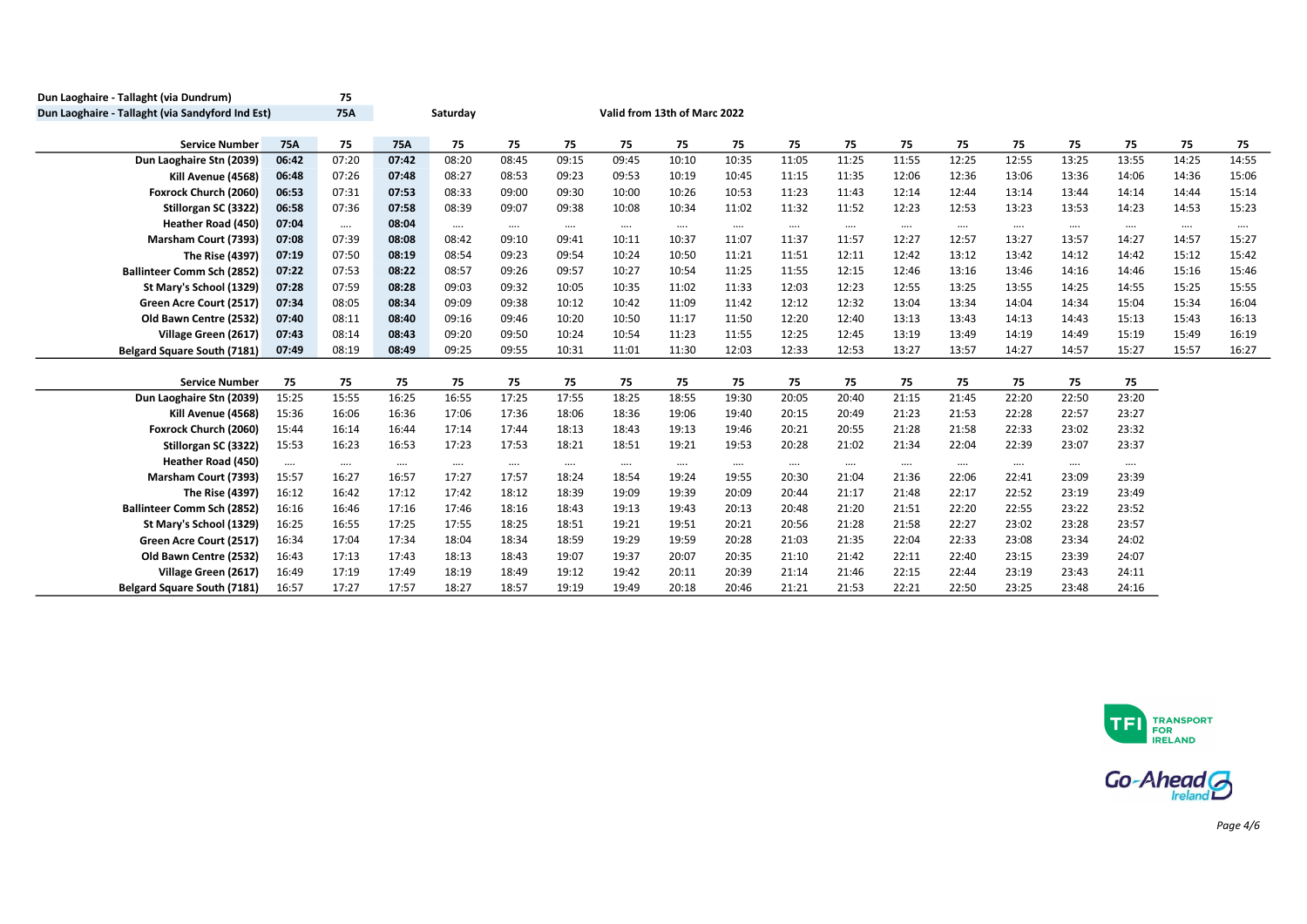| Tallaght - Dun Laoghaire (via Dundrum) |          | 75       |          | Sunday   |          | Valid from 13th of Marc 2022 |          |          |          |          |          |          |          |          |          |          |          |          |
|----------------------------------------|----------|----------|----------|----------|----------|------------------------------|----------|----------|----------|----------|----------|----------|----------|----------|----------|----------|----------|----------|
| <b>Service Number</b>                  | 75       | 75       | 75       | 75       | 75       | 75                           | 75       | 75       | 75       | 75       | 75       | 75       | 75       | 75       | 75       | 75       | 75       | 75       |
| The Square Tallaght (4342)             | 07:50    | 08:50    | 09:30    | 10:00    | 10:30    | 11:00                        | 11:25    | 11:55    | 12:25    | 12:55    | 13:25    | 13:55    | 14:25    | 14:55    | 15:25    | 15:55    | 16:25    | 16:50    |
| Old Bawn Centre (2540)                 | 08:01    | 09:01    | 09:42    | 10:12    | 10:42    | 11:14                        | 11:39    | 12:09    | 12:39    | 13:09    | 13:39    | 14:09    | 14:39    | 15:09    | 15:39    | 16:09    | 16:39    | 17:04    |
| Green Acre Court (2548)                | 08:07    | 09:07    | 09:49    | 10:19    | 10:49    | 11:21                        | 11:46    | 12:16    | 12:46    | 13:16    | 13:46    | 14:16    | 14:46    | 15:16    | 15:46    | 16:16    | 16:46    | 17:11    |
| Rathfarnham Wood (1306)                | 08:13    | 09:13    | 09:56    | 10:26    | 10:58    | 11:30                        | 11:55    | 12:25    | 12:55    | 13:25    | 13:55    | 14:25    | 14:55    | 15:25    | 15:55    | 16:25    | 16:55    | 17:20    |
| <b>Ballinteer Comm Sch (2853)</b>      | 08:18    | 09:18    | 10:02    | 10:32    | 11:05    | 11:37                        | 12:02    | 12:32    | 13:02    | 13:32    | 14:02    | 14:32    | 15:02    | 15:32    | 16:02    | 16:32    | 17:02    | 17:27    |
| <b>Ballinteer Avenue (2858)</b>        | 08:21    | 09:21    | 10:06    | 10:36    | 11:09    | 11:41                        | 12:06    | 12:36    | 13:06    | 13:36    | 14:06    | 14:36    | 15:06    | 15:36    | 16:06    | 16:36    | 17:06    | 17:31    |
| Dundrum Luas (2866)                    | 08:27    | 09:27    | 10:14    | 10:44    | 11:17    | 11:50                        | 12:15    | 12:45    | 13:15    | 13:45    | 14:15    | 14:45    | 15:15    | 15:45    | 16:15    | 16:45    | 17:15    | 17:40    |
| Kilmacud Avenue (2878)                 | 08:34    | 09:34    | 10:21    | 10:51    | 11:26    | 12:00                        | 12:25    | 12:55    | 13:25    | 13:55    | 14:25    | 14:55    | 15:25    | 15:55    | 16:25    | 16:55    | 17:25    | 17:50    |
| <b>Heather Road (450)</b>              | $\cdots$ | $\cdots$ | $\cdots$ | $\cdots$ | $\cdots$ | $\cdots$                     | $\cdots$ | $\cdots$ | $\cdots$ | $\cdots$ | $\cdots$ | $\cdots$ | $\cdots$ | $\cdots$ | $\cdots$ | $\cdots$ | $\cdots$ | $\cdots$ |
| Stillorgan SC (3321)                   | 08:37    | 09:37    | 10:25    | 10:55    | 11:31    | 12:05                        | 12:30    | 13:00    | 13:30    | 14:00    | 14:30    | 15:00    | 15:30    | 16:00    | 16:30    | 17:00    | 17:30    | 17:55    |
| Foxrock Church (2017)                  | 08:44    | 09:44    | 10:32    | 11:02    | 11:39    | 12:13                        | 12:38    | 13:08    | 13:38    | 14:08    | 14:38    | 15:08    | 15:38    | 16:08    | 16:38    | 17:08    | 17:38    | 18:03    |
| Glenageary Road (4567)                 | 08:49    | 09:49    | 10:38    | 11:08    | 11:45    | 12:20                        | 12:45    | 13:15    | 13:45    | 14:15    | 14:45    | 15:15    | 15:45    | 16:15    | 16:45    | 17:15    | 17:45    | 18:10    |
| Dun Laoghaire Stn (2039)               | 08:54    | 09:54    | 10:44    | 11:14    | 11:51    | 12:26                        | 12:51    | 13:21    | 13:51    | 14:21    | 14:51    | 15:21    | 15:51    | 16:21    | 16:51    | 17:21    | 17:51    | 18:16    |
|                                        |          |          |          |          |          |                              |          |          |          |          |          |          |          |          |          |          |          |          |
| <b>Service Number</b>                  | 75       | 75       | 75       | 75       | 75       | 75                           | 75       | 75       | 75       | 75       | 75       | 75       |          |          |          |          |          |          |
| The Square Tallaght (4342)             | 17:10    | 17:40    | 18:10    | 18:45    | 19:30    | 20:00                        | 20:35    | 21:05    | 21:35    | 22:05    | 22:35    | 23:05    |          |          |          |          |          |          |
| Old Bawn Centre (2540)                 | 17:24    | 17:54    | 18:24    | 18:57    | 19:42    | 20:11                        | 20:46    | 21:16    | 21:44    | 22:14    | 22:44    | 23:14    |          |          |          |          |          |          |
| Green Acre Court (2548)                | 17:31    | 18:01    | 18:31    | 19:03    | 19:48    | 20:16                        | 20:51    | 21:21    | 21:49    | 22:19    | 22:49    | 23:19    |          |          |          |          |          |          |
| Rathfarnham Wood (1306)                | 17:39    | 18:09    | 18:39    | 19:11    | 19:56    | 20:23                        | 20:58    | 21:28    | 21:55    | 22:25    | 22:55    | 23:25    |          |          |          |          |          |          |
| <b>Ballinteer Comm Sch (2853)</b>      | 17:45    | 18:15    | 18:45    | 19:17    | 20:02    | 20:28                        | 21:03    | 21:33    | 22:00    | 22:30    | 23:00    | 23:30    |          |          |          |          |          |          |
| <b>Ballinteer Avenue (2858)</b>        | 17:49    | 18:19    | 18:49    | 19:21    | 20:06    | 20:31                        | 21:06    | 21:36    | 22:03    | 22:33    | 23:03    | 23:33    |          |          |          |          |          |          |
| Dundrum Luas (2866)                    | 17:56    | 18:26    | 18:56    | 19:28    | 20:13    | 20:37                        | 21:12    | 21:42    | 22:09    | 22:39    | 23:08    | 23:38    |          |          |          |          |          |          |
| Kilmacud Avenue (2878)                 | 18:04    | 18:34    | 19:04    | 19:36    | 20:21    | 20:45                        | 21:20    | 21:50    | 22:16    | 22:46    | 23:14    | 23:44    |          |          |          |          |          |          |
| <b>Heather Road (450)</b>              | $\cdots$ | $\cdots$ | $\cdots$ | $\cdots$ | $\cdots$ | $\cdots$                     | $\cdots$ | $\cdots$ | $\cdots$ | $\cdots$ | $\cdots$ | $\cdots$ |          |          |          |          |          |          |
| Stillorgan SC (3321)                   | 18:08    | 18:38    | 19:08    | 19:39    | 20:24    | 20:48                        | 21:23    | 21:53    | 22:19    | 22:49    | 23:17    | 23:47    |          |          |          |          |          |          |
| Foxrock Church (2017)                  | 18:15    | 18:45    | 19:15    | 19:46    | 20:31    | 20:54                        | 21:29    | 21:59    | 22:25    | 22:55    | 23:22    | 23:52    |          |          |          |          |          |          |
| Glenageary Road (4567)                 | 18:22    | 18:52    | 19:22    | 19:53    | 20:38    | 21:00                        | 21:35    | 22:05    | 22:29    | 22:59    | 23:26    | 23:56    |          |          |          |          |          |          |
| Dun Laoghaire Stn (2039)               | 18:28    | 18:58    | 19:28    | 19:59    | 20:44    | 21:06                        | 21:41    | 22:11    | 22:35    | 23:05    | 23:32    | 24:02    |          |          |          |          |          |          |

\*75A - No Sunday Service